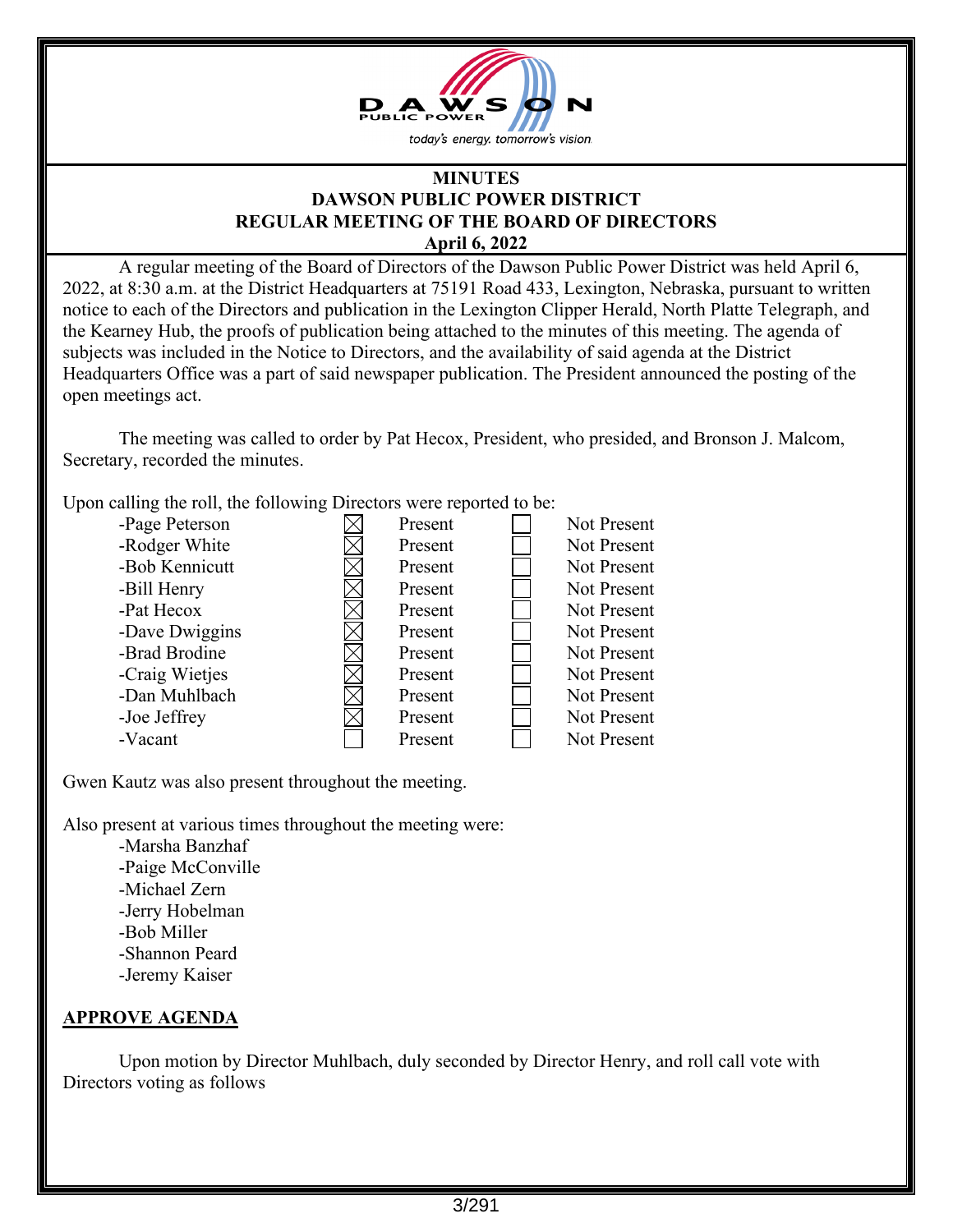| -Page Peterson | Yes | No             |
|----------------|-----|----------------|
| -Rodger White  | Yes | N <sub>o</sub> |
| -Bob Kennicutt | Yes | No             |
| -Bill Henry    | Yes | No             |
| -Pat Hecox     | Yes | No             |
| -Dave Dwiggins | Yes | N <sub>o</sub> |
| -Brad Brodine  | Yes | No             |
| -Craig Wietjes | Yes | No             |
| -Dan Muhlbach  | Yes | N <sub>o</sub> |
| -Joe Jeffrey   | Yes | No             |
| -Vacant        | Yes | No             |

the following Resolution was adopted:

 2022-5861 RESOLVED: That the agenda, as amended, of the regular meeting of the Board of Directors of April 6, 2022, be approved.

**APPROVE MINUTES.** A draft copy of the minutes of the prior month's Board meeting is included immediately following this report. After any additions or corrections, the minutes should be approved.

 Upon motion by Director Kennicutt, duly seconded by Director Brodine, and roll call vote with Directors voting as follows:

| -Page Peterson         | Yes | N <sub>o</sub> |
|------------------------|-----|----------------|
| -Rodger White          | Yes | No             |
| -Bob Kennicutt         | Yes | N <sub>o</sub> |
| -Bill Henry            | Yes | No             |
| -Pat Hecox - abstained | Yes | N <sub>o</sub> |
| -Dave Dwiggins         | Yes | No             |
| -Brad Brodine          | Yes | No             |
| -Craig Wietjes         | Yes | No             |
| -Dan Muhlbach          | Yes | No             |
| -Joe Jeffrey           | Yes | No             |
| -Vacant                | Yes | No             |

the following Resolution was adopted

 2022-5862 RESOLVED: That the minutes of the regular meeting of the prior month's Board meeting, be approved.

**CUSTOMER COMMENTS AND INQUIRIES**. Customer comments and concerns were discussed to ensure appropriate board and staff follow-up.

**SAFETY REPORT.** Dean was absent, so no safety report was provided.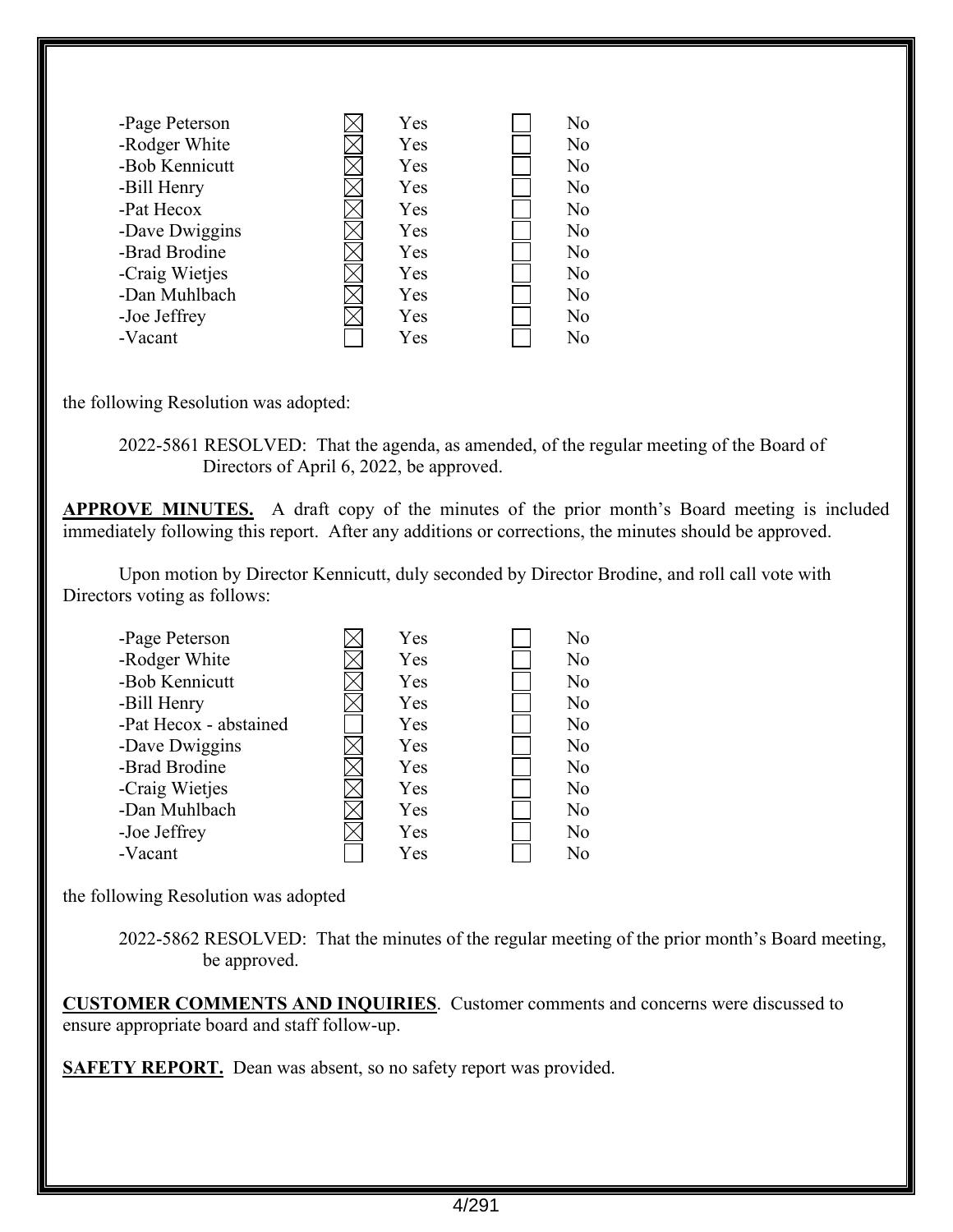#### **BUDGET AND FINANCIAL REPORTS.**

A. Budget to actual review. The board discussed current budget to actuals.

B. Form 7 review. The board reviewed and discussed Form 7 in detail.

C. Consent Agenda. The board reviewed the following items:

i. Wholesale power bill. The wholesale power bill was presented and discussed.

ii. Invoices. The list of invoices, which are to be paid subject to approval by the Board, and the list of Electronic Fund Transfers were presented and discussed.

iii. Electronic Fund Transfers.

- iv. District funds at the end of the month prior. District account information was presented.
- v. Active work plan budget to actual.
- vi. Accounts receivable
- vii. Current YTD Revenue & Expenses by Type.
- viii. Investment recap
- ix. NSF checks
- x. 30-60-90 day AR

 Included was a capital budget comparison. District funds at the end of the month prior, a listing of District investments, investment charts, and investment changes were provided for review in the financial section.

The items listed in the Consent Agenda in the Written Report were reviewed and discussed. Upon motion by Director Wietjes, duly seconded by Director Jeffrey, and a roll call vote with Directors voting as follows:

| -Page Peterson | Yes | No |
|----------------|-----|----|
| -Rodger White  | Yes | No |
| -Bob Kennicutt | Yes | No |
| -Bill Henry    | Yes | No |
| -Pat Hecox     | Yes | No |
| -Dave Dwiggins | Yes | No |
| -Brad Brodine  | Yes | No |
| -Craig Wietjes | Yes | No |
| -Dan Muhlbach  | Yes | No |
| -Joe Jeffrey   | Yes | No |
| -Vacant        | Yes | No |

the following Resolution was adopted:

2022-5863: RESOLVED: That the Consent Agenda, including the payment of invoices, be approved and invoices be ordered to be paid, as described in the Manager's Written Report in greater detail, including the following:

- A. Approve Invoices.
- B. Review and Discuss Operating and Financial Reports.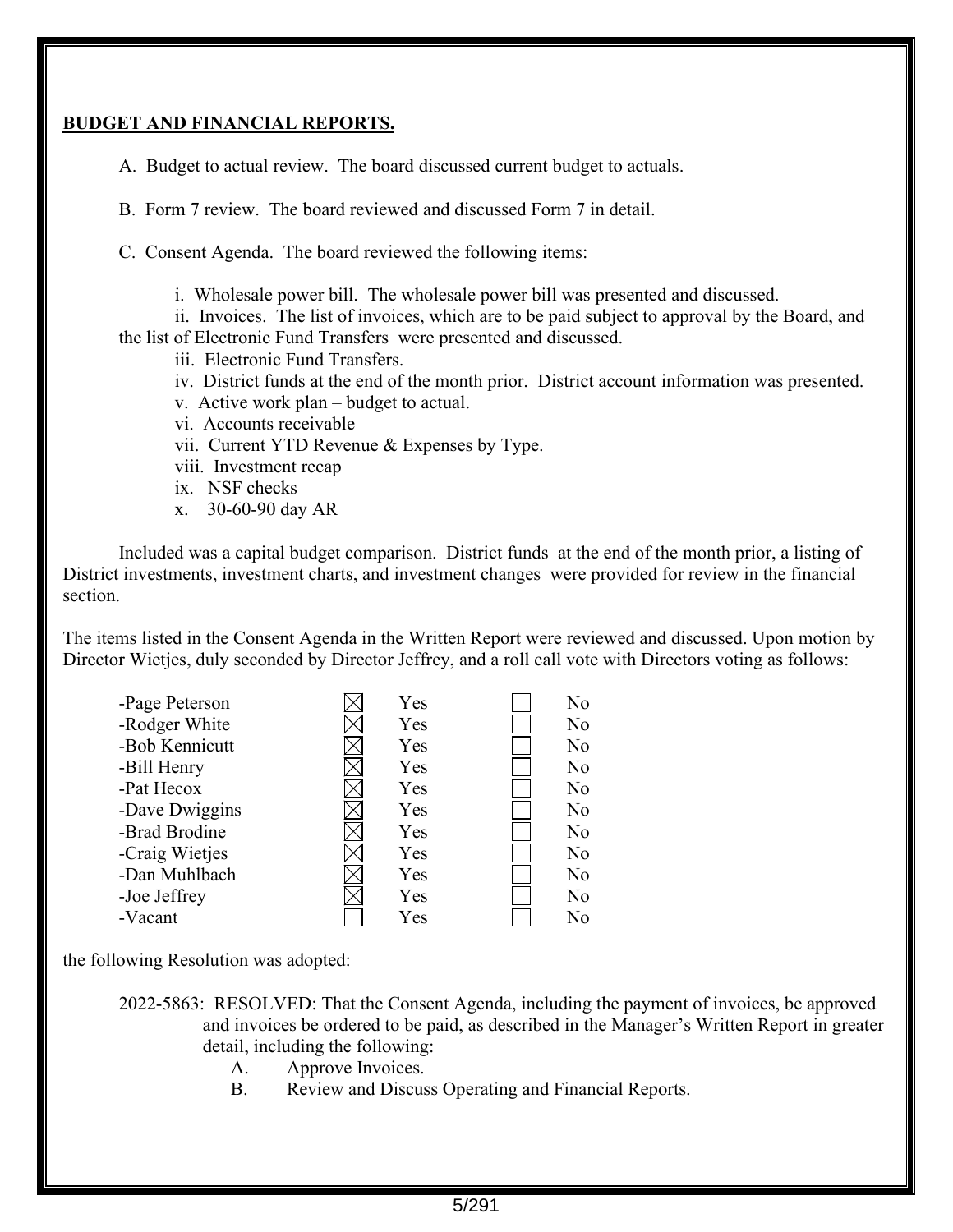**LINEMAN APPRECIATION DAY RESOLUTION.** The board reviewed a proposed resolution celebrating Lineman Appreciation Day.

Motion by Director Brodine, seconded by Director White, to approve the resolution. Motion carried unanimously.

**ADMINISTRATIVE PROFESSIONALS DAY RESOLUTION.** The board reviewed a proposed resolution celebrating Administrative Professionals Day.

Motion by Director White, seconded by Director Brodine, to approve the resolution. Motion carried unanimously.

**STATE OF NEBRASKA HIGHWAY 83 PROJECT.** Cole presented on the proposed NDOT Highway 83 project from Lake Maloney south to the border of the District's territory. The project will affect the substation south of Lake Maloney and 13 miles of DPPD Sub-T line. The total cost to the District is projected at \$3.9 million. The District has contacted to the State to see if funds are available for relocating utilities. The District is in the process of determining easement and right-of-way issues.

**ENERGYWISE REPORT.** Marsha presented on the benefit of NPPD's EnergyWise program.

**LEGISLATIVE ACTIVITY.** Gwen provided a legislative update to the board.

**BEYOND 2020.** The board discussed an update.

Motion to amend the Agenda to move Executive Session to the end of the meeting. Seconded by Director Henry. Motion carried unanimously.

**NEW BUSINESS.** Gwen provided an irrigation rate comparison

**DIRECTOR/STAFF REPORTS ON MEETINGS ATTENDED.** The following presented on their attendance.

| a. NRECA PowerXChange/TechAdvantage                          | March 6-9             | Page, Jeremy |
|--------------------------------------------------------------|-----------------------|--------------|
| b. Irrigator Workshop                                        | March 8               | <b>Brad</b>  |
| c. Mid-west Electric Consumers Assoc. Mtg. March 14-16 Craig |                       |              |
| d. Safety Meeting                                            | March 16              | Joe          |
| e. NREA Strategic Planning                                   | March 23-24 Pat, Gwen |              |
| f. NE G&T Board Mtg                                          | March 30              | Dan, Gwen    |

**AFFILIATION UPDATES.** Updates were provided on the following:

- a. NPPD
- b. NREA
- c. NE G&T
- d. NRECA